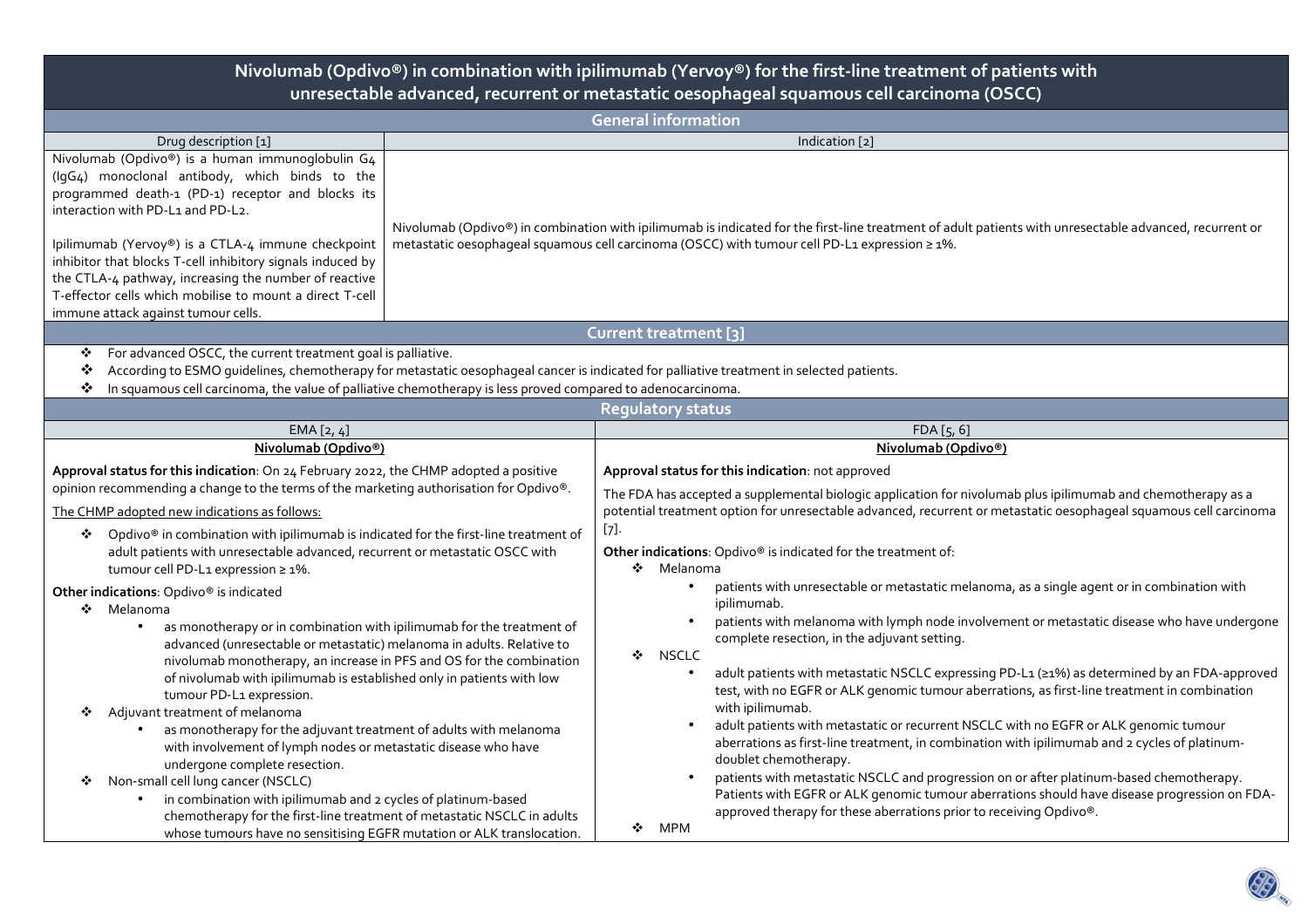- • as monotherapy for the treatment of locally advanced or metastatic NSCLC after prior chemotherapy in adults.
- ◆ Malignant pleural mesothelioma (MPM)
	- $\bullet$  in combination with ipilimumab for the first-line treatment of adult patients with unresectable MPM.
- ❖ Renal cell carcinoma (RCC)
	- • as monotherapy for the treatment of advanced RCC after prior therapy in adults.
	- •in combination with ipilimumab for the first-line treatment of adult patients with intermediate/poor-risk advanced RCC.
	- • in combination with cabozantinib for the first-line treatment of adult patients with advanced RCC.
- ٠ Classical Hodgkin lymphoma (cHL)
	- as monotherapy for the treatment of adult patients with relapsed or refractory cHL after autologous stem cell transplant (ASCT) and treatment with brentuximab vedotin.
- ÷ Squamous cell cancer of the head and neck (SCCHN)
	- as monotherapy for the treatment of recurrent or metastatic SCCHN in adults progressing on or after platinum-based therapy.
- $\mathcal{L}_{\mathcal{C}}$  Urothelial carcinoma
	- as monotherapy for the treatment of locally advanced unresectable or metastatic urothelial carcinoma in adults after failure of prior platinum‑containing therapy.
- ◆ Mismatch repair deficient (dMMR) or microsatellite instability-high (MSI-H)<br>
colorectal cancer (CBC) colorectal cancer (CRC)
	- in combination with ipilimumab for the treatment of adult patients with dMMR or MSI-H metastatic CRC after prior fluoropyrimidine‑based combination chemotherapy.
- $\mathcal{L}_{\mathcal{C}}$  OSCC
	- • in combination with fluoropyrimidine- and platinum-based combination chemotherapy for the first-line treatment of adult patients with unresectable advanced, recurrent or metastatic OSCC with tumour cell PD-L1 expression ≥ 1%.
	- • as monotherapy for the treatment of adult patients with unresectable advanced, recurrent or metastatic OSCC after prior fluoropyrimidine- and platinum-based combination chemotherapy.
- $\mathcal{L}_{\mathcal{C}}$  Adjuvant treatment of oesophageal or gastro-oesophageal junction cancer (OC or GEJC)
	- • as monotherapy for the adjuvant treatment of adult patients with OC or GEJC who have residual pathologic disease following prior neoadjuvant chemoradiotherapy.
- $\bullet$  Gastric, gastro‑oesophageal junction (GEJ) or oesophageal adenocarcinoma
	- in combination with fluoropyrimidine- and platinum-based combination chemotherapy for the first‑line treatment of adult patients with HER2‑negative advanced or metastatic gastric, GEJ or oesophageal
- •adult patients with unresectable MPM, as first-line treatment in combination with ipilimumab.
- ❖ RCC
	- • patients with intermediate or poor risk advanced RCC, as a first-line treatment in combination with ipilimumab.
	- •patients with advanced RCC, as a first-line treatment in combination with cabozantinib.
	- •patients with advanced RCC who have received prior anti-angiogenic therapy.
- ❖ cHL
	- • adult patients with cHL that has relapsed or progressed after (indication approved under accelerated approval based on overall response rate and duration of response):
		- o autologous hematopoietic stem cell transplantation (HSCT) and brentuximab vedotin, or
		- o 3 or more lines of systemic therapy that includes autologous HSCT.
- $\mathcal{L}_{\mathcal{C}}$  SCCHN
	- • patients with recurrent or metastatic SCCHN with disease progression on or after a platinumbased therapy.
- ❖ Urothelial carcinoma
	- • patients with locally advanced or metastatic urothelial carcinoma who:
		- ohave disease progression during or following platinum-containing chemotherapy.
		- ohave disease progression within 12 months of neoadjuvant or adjuvant treatment with platinum-containing chemotherapy.
- $\mathcal{L}_{\mathcal{F}}$  CRC
	- • adult and paediatric (12 years and older) patients with MSI-H or dMMR metastatic CRC that has progressed following treatment with a fluoropyrimidine, oxaliplatin, and irinotecan, as a single agent or in combination with ipilimumab (indication approved under accelerated approval based on overall response rate and duration of response).
- $\mathcal{L}$  Hepatocellular carcinoma (HCC)
	- • patients with HCC who have been previously treated with sorafenib in combination with ipilimumab (indication approved under accelerated approval based on overall response rate and duration of response).
- ❖ Oesophageal cancer
	- • patients with completely resected OC or GEJC with residual pathologic disease, who have received neoadjuvant chemoradiotherapy.
	- • patients with unresectable advanced, recurrent or metastatic oesophageal squamous cell carcinoma after prior fluoropyrimidine- and platinum-based chemotherapy.
- ❖ Gastric cancer, GEJ, and oesophageal adenocarcinoma
	- • patients with advanced or metastatic gastric cancer, GEJ, and oesophageal adenocarcinoma in combination with fluoropyrimidine- and platinum-containing chemotherapy.

# **Ipilimumab (Yervoy®)**

**Approval status for this indication**: not approved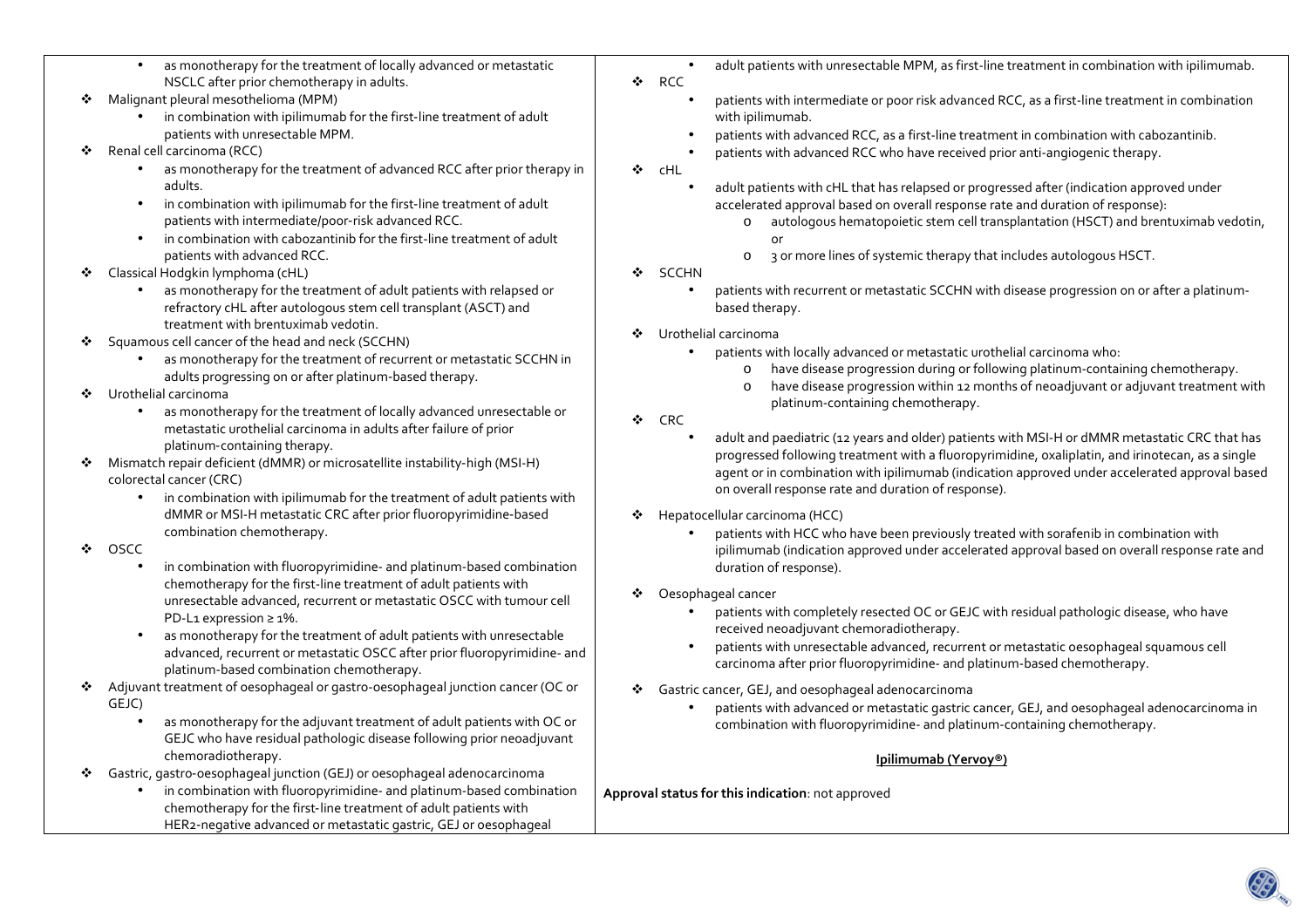| adenocarcinoma whose tumours express PD-L1 with a combined positive<br>score (CPS) $\geq$ 5.                                                                                                                                                                                                                                | The FDA has accepted a supplemental biologic application for nivolumab plus ipilimumab and chemotherapy as a                                                                                                                                                                                                                                                      |  |  |  |  |  |  |
|-----------------------------------------------------------------------------------------------------------------------------------------------------------------------------------------------------------------------------------------------------------------------------------------------------------------------------|-------------------------------------------------------------------------------------------------------------------------------------------------------------------------------------------------------------------------------------------------------------------------------------------------------------------------------------------------------------------|--|--|--|--|--|--|
|                                                                                                                                                                                                                                                                                                                             | potential treatment option for unresectable advanced, recurrent or metastatic oesophageal squamous cell carcinoma                                                                                                                                                                                                                                                 |  |  |  |  |  |  |
| Ipilimumab (Yervoy <sup>®</sup> )                                                                                                                                                                                                                                                                                           | $[5]$ .                                                                                                                                                                                                                                                                                                                                                           |  |  |  |  |  |  |
| Approval status for this indication: On 24 February 2022, the CHMP adopted a positive<br>opinion recommending a change to the terms of the marketing authorisation for Yervoy®.<br>The CHMP adopted a new indication as follows:<br>Yervoy® in combination with nivolumab is indicated for the first-line treatment of<br>❖ | Other indications: Yervoy® is indicated for the<br>❖ Melanoma<br>treatment of unresectable or metastatic melanoma in adults and paediatric patients 12 years and<br>older.<br>treatment of adult patients with unresectable or metastatic melanoma, in combination with                                                                                           |  |  |  |  |  |  |
| adult patients with unresectable advanced, recurrent or metastatic oesophageal<br>squamous cell carcinoma with tumour cell PD-L1 expression ≥ 1%.<br>Other indications: Yervoy® is indicated<br>❖ Melanoma                                                                                                                  | nivolumab.<br>adjuvant treatment of patients with cutaneous melanoma with pathologic involvement of regional<br>lymph nodes of more than 1 mm who have undergone complete resection, including total<br>lymphadenectomy.                                                                                                                                          |  |  |  |  |  |  |
| as monotherapy for the treatment of advanced (unresectable or<br>$\bullet$<br>metastatic) melanoma in adults, and adolescents 12 years of age and<br>older.<br>in combination with nivolumab for the treatment of advanced<br>$\bullet$                                                                                     | <b>RCC</b><br>❖<br>treatment of patients with intermediate or poor risk advanced RCC, as first-line treatment in<br>combination with nivolumab.<br>❖<br><b>CRC</b>                                                                                                                                                                                                |  |  |  |  |  |  |
| (unresectable or metastatic) melanoma in adults. Relative to nivolumab<br>monotherapy, an increase in PFS and OS for the combination of<br>nivolumab with ipilimumab is established only in patients with low<br>tumour PD-L1 expression.                                                                                   | treatment of adult and paediatric patients 12 years and older with MSI-H or dMMR metastatic CRC<br>that has progressed following treatment with a fluoropyrimidine, oxaliplatin, and irinotecan, in<br>combination with nivolumab (indication approved under accelerated approval based on overall<br>response rate and duration of response).<br>❖<br><b>HCC</b> |  |  |  |  |  |  |
| <b>RCC</b><br>❖<br>in combination with nivolumab for the first-line treatment of adult<br>$\bullet$<br>patients with intermediate/poor-risk advanced RCC.<br><b>NSCLC</b><br>❖                                                                                                                                              | treatment of patients with HCC who have been previously treated with sorafenib, in combination<br>with nivolumab (indication approved under accelerated approval based on overall response rate<br>and duration of response).<br><b>NSCLC</b><br>❖                                                                                                                |  |  |  |  |  |  |
| in combination with nivolumab and 2 cycles of platinum-based<br>$\bullet$<br>chemotherapy for the first-line treatment of metastatic NSCLC in adults<br>whose tumours have no sensitising EGFR mutation or ALK translocation.<br>MPM<br>❖                                                                                   | treatment of adult patients with metastatic NSCLC expressing PD-L1 (≥1%) as determined by an<br>FDA-approved test, with no EGFR or ALK genomic tumour aberrations, as first-line treatment in<br>combination with nivolumab.                                                                                                                                      |  |  |  |  |  |  |
| in combination with nivolumab for the first-line treatment of adult<br>$\bullet$<br>patients with unresectable MPM.<br>dMMR or MSI-H CRC<br>❖                                                                                                                                                                               | treatment of adult patients with metastatic or recurrent NSCLC with no EGFR or ALK genomic<br>tumour aberrations as first-line treatment, in combination with nivolumab and 2 cycles of<br>platinum-doublet chemotherapy.<br><b>MPM</b><br>❖                                                                                                                      |  |  |  |  |  |  |
| in combination with nivolumab for the treatment of adult patients with<br>dMMR or MSI-H CRC after prior fluoropyrimidine-based combination<br>chemotherapy.                                                                                                                                                                 | treatment of adult patients with unresectable MPM, as first-line treatment in combination with<br>nivolumab.                                                                                                                                                                                                                                                      |  |  |  |  |  |  |
|                                                                                                                                                                                                                                                                                                                             | Costs <sup>[8]</sup>                                                                                                                                                                                                                                                                                                                                              |  |  |  |  |  |  |
| 24 ml Opdivo® concentrate for solution for infusion 10 mg/ml = € 3,432.00 (ex-factory price)<br>10 ml Yervoy® concentrate for solution for infusion 5 mg/ml = $\epsilon$ 4,250.00 (ex-factory price)                                                                                                                        |                                                                                                                                                                                                                                                                                                                                                                   |  |  |  |  |  |  |
|                                                                                                                                                                                                                                                                                                                             | Warnings and precautions [5, 6]                                                                                                                                                                                                                                                                                                                                   |  |  |  |  |  |  |
| Immune-mediated adverse reactions<br>❖                                                                                                                                                                                                                                                                                      | Nivolumab (Opdivo <sup>®</sup> )                                                                                                                                                                                                                                                                                                                                  |  |  |  |  |  |  |
|                                                                                                                                                                                                                                                                                                                             |                                                                                                                                                                                                                                                                                                                                                                   |  |  |  |  |  |  |

**BO**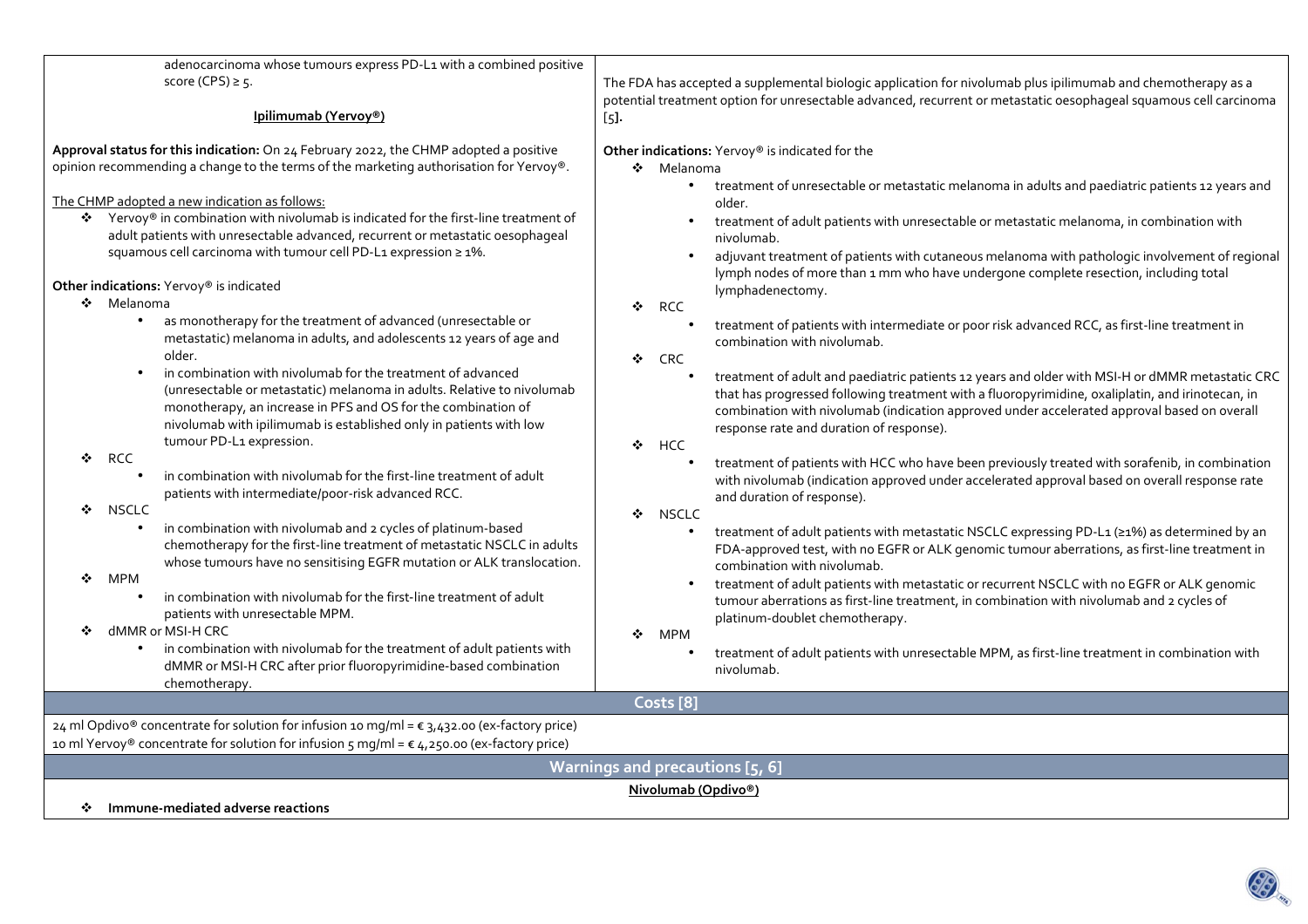- • Immune-mediated adverse reactions, which may be severe or fatal, can occur in any organ system or tissue, including the following: immune-mediated pneumonitis, immune-mediated colitis, immune-mediated hepatitis and hepatotoxicity, immune-mediated endocrinopathies, immune-mediated dermatologic adverse reactions, and immune-mediated nephritis and renal dysfunction.
- •Monitor for early identification and management. Evaluate liver enzymes, creatinine, and thyroid function at baseline and periodically during treatment.
- •Withhold or permanently discontinue based on severity and type of reaction.
- ❖ **Infusion-related reactions** 
	- $\bullet$  Interrupt, slow the rate of infusion, or permanently discontinue Opdivo® based on severity of reaction.
- ❖ **Complications of allogeneic HSCT** 
	- Fatal and other serious complications can occur in patient who receive allogeneic HSCT before or after being treated with a PD-1/PD-L1 blocking antibody.
- ❖ **Embryo-foetal toxicity** 
	- Can cause foetal harm. Advise females of reproductive potential of potential risk to a foetus and to use effective contraception.
- \* Treatment of patients with **multiple myeloma** with a PD-1 or PD-L1 blocking antibody in combination with a thalidomide analogue plus dexamethasone is not recommended outside of controlled clinical<br>trials trials.

### **Ipilimumab (Yervoy®)**

#### ❖ **Severe and fatal immune-mediated adverse reactions**

- • Immune-mediated adverse reactions can occur in any organ system or tissue, including the following: immune-mediated colitis, immune-mediated hepatitis, immune-mediated dermatologic adverse reactions, immune-mediated endocrinopathies, immune-mediated pneumonitis, and immune-mediated nephritis with renal dysfunction, and can occur at any time during treatment or after discontinuation.
- • Monitor for symptoms and signs that may be clinical manifestations of immune-mediated adverse reactions. Evaluate clinical chemistries including liver enzymes, creatinine, adrenocorticotropic hormone level and thyroid function at baseline and before each dose.
- In general, withhold Yervoy® for severe (grade 3) and permanently discontinue for life-threatening (grade 4) immune-mediated adverse reactions.
- $\bullet$  **Infusion-related reactions** 
	- •Discontinue for severe and life-threatening infusion-related reactions.
	- Interrupt or slow the rate of infusion in patients with mild or moderate infusion-related reactions.
- **Complications of allogeneic HSCT** 
	- Fatal and other serious complications can occur in patients who receive allogeneic HSCT before or after being treated with Yervoy®.
- $\mathcal{L}$  **Embryo-foetal toxicity** 
	- •Can cause foetal harm. Advise of potential risk to a foetus and use of effective contraception.

| <b>Study characteristics [9-12]</b> |              |                                                                              |                                                                                                     |                       |                     |                                                                            |           |                                                             |                |
|-------------------------------------|--------------|------------------------------------------------------------------------------|-----------------------------------------------------------------------------------------------------|-----------------------|---------------------|----------------------------------------------------------------------------|-----------|-------------------------------------------------------------|----------------|
| Trial name                          | $\mathsf{n}$ | Intervention (I)                                                             | Intervention<br>2 (12)                                                                              | Comparator<br>(C)     | <b>PE</b>           | Characteristics                                                            | Biomarker | Funding                                                     | Publication(s) |
| CheckMate 648<br>NCT03143153        | 970<br>1:1:1 | nivolumab<br>240 mg IV<br>every 2 weeks<br>plus<br>chemotherapy <sup>1</sup> | nivolumab<br>IV<br>3 mg per<br>kilogram of<br>body weight<br>every<br>2 weeks<br>plus<br>ipilimumab | chemotherapy<br>alone | OS & PFS<br>by BICR | ongoing <sup>2</sup> , open-label,<br>randomised, global,<br>phase 3 trial | PD-L1     | <b>Bristol Myers</b><br>Squibb and<br>Ono<br>Pharmaceutical | $[11]$         |

 $^1$  Consisting of a 4-week cycle of IV fluorouracil at a dose of 800 mg per square meter of body-surface area on days 1 through 5 and IV cisplatin at a dose of 80 mg per square meter on day 1. <sup>2</sup> The CheckMate 648 trial is currently ongoing; estimated study completion date is 08/2024.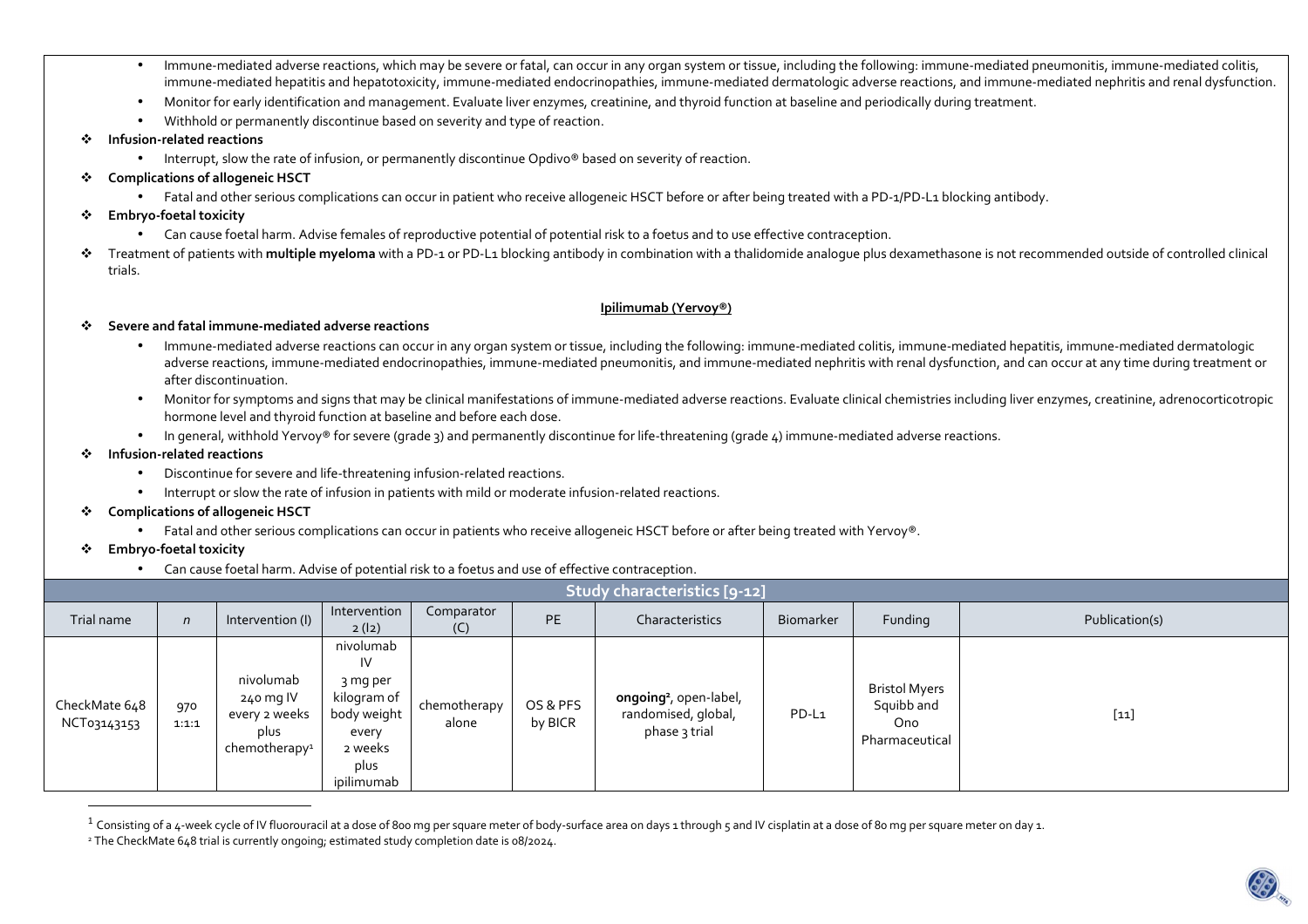|                                                                                                                                                               |                                                   |      |        | IV at a dose                                            |                                                                                                                                    |  |                     |                                                                     |                                                                      |                |                                                                                  |           |  |  |
|---------------------------------------------------------------------------------------------------------------------------------------------------------------|---------------------------------------------------|------|--------|---------------------------------------------------------|------------------------------------------------------------------------------------------------------------------------------------|--|---------------------|---------------------------------------------------------------------|----------------------------------------------------------------------|----------------|----------------------------------------------------------------------------------|-----------|--|--|
|                                                                                                                                                               |                                                   |      |        | of 1 mg per                                             |                                                                                                                                    |  |                     |                                                                     |                                                                      |                |                                                                                  |           |  |  |
|                                                                                                                                                               |                                                   |      |        | kilogram<br>every                                       |                                                                                                                                    |  |                     |                                                                     |                                                                      |                |                                                                                  |           |  |  |
|                                                                                                                                                               |                                                   |      |        | 6 weeks                                                 |                                                                                                                                    |  |                     |                                                                     |                                                                      |                |                                                                                  |           |  |  |
| Efficacy (I2 vs. C)                                                                                                                                           |                                                   |      |        |                                                         |                                                                                                                                    |  |                     |                                                                     |                                                                      |                | Safety (I2 vs. C)                                                                |           |  |  |
| Median OS among patients with tumour-cell PD-L1 expression of 1% or greater: 13.7 months (95% Cl, 11.2-17.0) vs. 9.1 months (95%                              |                                                   |      |        |                                                         |                                                                                                                                    |  |                     |                                                                     | Treatment-related AEs of grade 3 or 4: n=102/322 (32%) vs. n=108/304 |                |                                                                                  |           |  |  |
| Cl, 7.7-10.0), HR 0.64; 98.6% Cl, 0.46-0.90; p=0.001                                                                                                          |                                                   |      |        |                                                         |                                                                                                                                    |  |                     |                                                                     | (36%)                                                                |                |                                                                                  |           |  |  |
| Patients who were alive at 12 months: 57% vs. 37%                                                                                                             |                                                   |      |        |                                                         |                                                                                                                                    |  |                     | Treatment-related SAEs of grade 3 or 4: n=73/233 (23%) vs. n=38/304 |                                                                      |                |                                                                                  |           |  |  |
|                                                                                                                                                               |                                                   |      |        |                                                         | Median PFS (according to BICR) among patients with tumour-cell PD-L1 expression of 1% or greater: 4.0 months (95% Cl, 2.4-4.9) vs. |  |                     |                                                                     |                                                                      | (12%)          |                                                                                  |           |  |  |
|                                                                                                                                                               |                                                   |      |        |                                                         | 4.4 months (95% Cl, 2.9-5.8), HR for disease progression or death: 1.02; 98.5% Cl, 0.73-1.43; p=0.90                               |  |                     |                                                                     |                                                                      |                | Treatment-related AEs of grade 3 or 4 leading to trial-drug                      |           |  |  |
|                                                                                                                                                               |                                                   |      |        |                                                         | Objective response (by BICR) among patients with tumour-cell PD-L1 expression of 1% or greater: 35% vs. 20%                        |  |                     |                                                                     |                                                                      |                | discontinuation: n=41/322 (13%) vs. n=14/304 (5%)                                |           |  |  |
| Complete response: 18% vs. 5%                                                                                                                                 |                                                   |      |        |                                                         |                                                                                                                                    |  |                     |                                                                     |                                                                      |                | Treatment-related AEs leading death <sup>3</sup> : n=8/322 (2%) vs. n=6/304 (2%) |           |  |  |
|                                                                                                                                                               |                                                   |      |        | Median duration of response: 11.8 months vs. 5.7 months |                                                                                                                                    |  |                     |                                                                     |                                                                      |                |                                                                                  |           |  |  |
| Overall population:                                                                                                                                           |                                                   |      |        |                                                         |                                                                                                                                    |  |                     |                                                                     |                                                                      |                |                                                                                  |           |  |  |
|                                                                                                                                                               |                                                   |      |        |                                                         | Median OS: 12.7 months (95% Cl, 11.3-15.5) vs. 10.7 months (95% Cl, 9.4-11.9), HR 0.78; 98.2% Cl, 0.62-0.98; p=0.01                |  |                     |                                                                     |                                                                      |                |                                                                                  |           |  |  |
| Objective response: 28% vs. 27%                                                                                                                               |                                                   |      |        |                                                         |                                                                                                                                    |  |                     |                                                                     |                                                                      |                |                                                                                  |           |  |  |
| Complete response: 11% vs. 6%                                                                                                                                 |                                                   |      |        |                                                         |                                                                                                                                    |  |                     |                                                                     |                                                                      |                |                                                                                  |           |  |  |
|                                                                                                                                                               |                                                   |      |        |                                                         |                                                                                                                                    |  |                     |                                                                     |                                                                      |                |                                                                                  |           |  |  |
| Median duration of response: 11.1 months vs. 7.1 months                                                                                                       |                                                   |      |        |                                                         |                                                                                                                                    |  |                     |                                                                     |                                                                      |                |                                                                                  |           |  |  |
| <b>Patient-Reported Outcomes</b>                                                                                                                              |                                                   |      |        |                                                         |                                                                                                                                    |  |                     |                                                                     |                                                                      |                |                                                                                  |           |  |  |
|                                                                                                                                                               |                                                   |      |        |                                                         | A longitudinal mixed-model analysis of FACT-E scores through week 49 showed an overall increase in the least-squares mean          |  |                     |                                                                     |                                                                      |                |                                                                                  |           |  |  |
|                                                                                                                                                               |                                                   |      |        |                                                         | change from baseline with nivolumab plus ipilimumab (3.45 points; 95% CI, 0.96 to 5.94), and chemotherapy alone (1.54 points;      |  |                     |                                                                     |                                                                      |                |                                                                                  |           |  |  |
|                                                                                                                                                               | 95% CI, -1.26 to 4.33) in the overall population. |      |        |                                                         |                                                                                                                                    |  |                     |                                                                     |                                                                      |                |                                                                                  |           |  |  |
| These improvements from baseline were not clinically meaningful, which indicates that health-related QoL was maintained<br>❖                                  |                                                   |      |        |                                                         |                                                                                                                                    |  |                     |                                                                     |                                                                      |                |                                                                                  |           |  |  |
| during the treatment period.                                                                                                                                  |                                                   |      |        |                                                         |                                                                                                                                    |  |                     |                                                                     |                                                                      |                |                                                                                  |           |  |  |
| Except at baseline, the percentage of patients who reported not being bothered by treatment side effects over time was higher<br>❖                            |                                                   |      |        |                                                         |                                                                                                                                    |  |                     |                                                                     |                                                                      |                |                                                                                  |           |  |  |
| with nivolumab plus ipilimumab than with chemotherapy, whereas percentages with nivolumab plus chemotherapy were similar<br>to those with chemotherapy alone. |                                                   |      |        |                                                         |                                                                                                                                    |  |                     |                                                                     |                                                                      |                |                                                                                  |           |  |  |
| ESMO-MCBS version 1.1 [13]                                                                                                                                    |                                                   |      |        |                                                         |                                                                                                                                    |  |                     |                                                                     |                                                                      |                |                                                                                  |           |  |  |
| <b>Scale</b>                                                                                                                                                  | Int.                                              | Form | MG ST  | <b>MG</b>                                               | HR (95% CI)                                                                                                                        |  | Score calculation   | <b>PM</b>                                                           | Toxicity                                                             | QoL            | AJ                                                                               | <b>FM</b> |  |  |
| Original                                                                                                                                                      | <b>NC</b>                                         |      | $12$   | $OS: +4.6$                                              | 0.64 (0.46-0.90)                                                                                                                   |  | HR≤o.65 AND gain ≥3 |                                                                     |                                                                      | Not clinically | $\sim$                                                                           |           |  |  |
|                                                                                                                                                               |                                                   | 2a   | months | months                                                  |                                                                                                                                    |  | months              | 4                                                                   |                                                                      | meaningful     |                                                                                  | 4         |  |  |
|                                                                                                                                                               |                                                   |      | < 12   |                                                         |                                                                                                                                    |  |                     |                                                                     | Treatment-                                                           |                |                                                                                  |           |  |  |
| Adapted                                                                                                                                                       | <b>NC</b>                                         | 2a   | months | $OS: +4.6$                                              | 0.64 (0.46-0.90)                                                                                                                   |  | HR≤o.65 AND gain ≥3 | 4                                                                   | related SAEs of                                                      | Not clinically | $-1$                                                                             | 3         |  |  |
|                                                                                                                                                               |                                                   |      |        | months                                                  |                                                                                                                                    |  | months              |                                                                     | grade 3 or 4:<br>$+11%$                                              | meaningful     |                                                                                  |           |  |  |

 $^3$  Treatment-related deaths in I2 were from pneumonitis (n=2) and acute respiratory distress syndrome, interstitial lung disease, and pulmonary embolism (n=1 each). In addition, three deaths in I2 (one from other reasons and two from disease) were also reported by the investigator as treatment-related SAEs that eventually had a fatal outcome (acute kidney injury, general physical health deterioration, and internal haemorrhage). Treatment-related deaths in C were from acute kidney injury, pneumonia, sepsis, and septic shock (n=1 each). Two additional deaths in C (one from other reasons and one from an unknown cause) were also reported by the investigator as treatment-related serious adverse events that eventually had a fatal outcome (acute respiratory failure and death).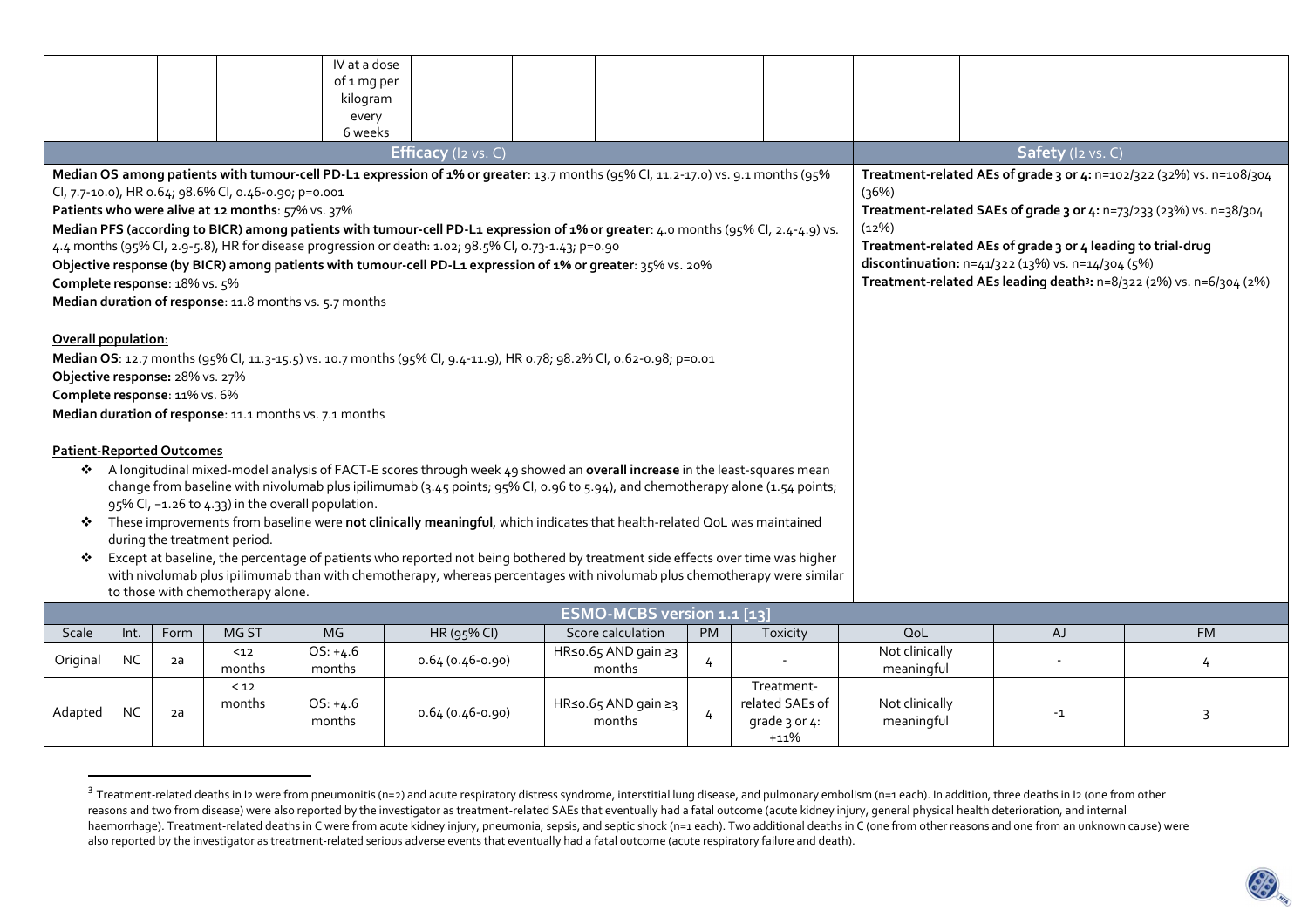| Risk of bias (RCT) [14]                          |                                 |                 |                                         |                                                     |                     |  |  |  |  |
|--------------------------------------------------|---------------------------------|-----------------|-----------------------------------------|-----------------------------------------------------|---------------------|--|--|--|--|
| Adequate generation of<br>randomisation sequence | Adequate allocation concealment | <b>Blinding</b> | Selective outcome<br>reporting unlikely | Other aspects which<br>increase the risk of<br>bias | <b>Risk of bias</b> |  |  |  |  |
| yes                                              |                                 | No, open-label  | unclear <sup>4</sup>                    | yes <sup>5</sup>                                    | unclear             |  |  |  |  |
| First published: $03/2022$                       |                                 |                 |                                         |                                                     |                     |  |  |  |  |

Abbreviations: AE=adverse event, AJ=adjustment, ALK=anaplastic lymphoma kinase, ASCT=autologous stem cell transplant, BICR=blinded independent central review, C=comparator, CHMP=Committee for Medicinal Products for Human U CI=confidence interval, cHL=classical Hodgkin lymphoma, CPS=combined positive score, CTLA-4=cytotoxic T-lymphocyte-associated protein 4, dMMR=mismatch repair deficient, EGFR=epidermal growth factor receptor, EMA=European Medicines Agency, ESMO-MCBS= European Society of Medical Oncology – Magnitude of Clinical Benefit Scale, FACT-E= Functional Assessment of Cancer Therapy–Esophageal, FDA=Food and Drug Administration, FM=final magnitude of clinical benefit grade, GEJ=gastro-oesophageal junction, GEJC=gastro-oesophageal junction cancer, HCC=hepatocellular carcinoma, HR=hazard ratio, l=intervention, Int.=intention, MG=median gain, MPM=malignant pleural mesothe n=number of patients, NSCLC=non-small cell lung cancer, OC=oesophageal cancer, OS=overall survival, OSCC= oesophageal squamous cell carcinoma, PD-1=programmed death-1, PD-L1=programmed death-ligand 1, PE=primary endpoint, PFS=progression-free survival, PM=preliminary grade, QoL=quality of life, RCC=renal cell carcinoma, SAE=serious adverse event, SCCHN=squamous cell cancer of the head and neck, ST=standard treatment

## **References:**

- 1. EMA. Opdivo: EPAR Product Information. [Available from: https://www.ema.europa.eu/en/documents/product-information/opdivoepar-product-information\_en.pdf].
- 2. European Medicines Agency (EMA). Medicines. Opdivo. [Available from: https://www.ema.europa.eu/en/medicines/human/summaries-opinion/opdivo-7].
- 3. National Institute for Health Research (NIHR). Nivolumab in combination with cisplatin and fluorouracil for oesophageal cancer first-line. [Available from: <u>https://www.io.nihr.ac.uk/wp-content/uploads/2019/11/27093-Nivolumab-Cisplatin-Fluorouracil-for-</u> Oesophageal-Cancer-V1.0-OCT2019-NONCONF.pdf].
- 4. European Medicines Agency (EMA). Medicines. Yervoy. [Available from: https://www.ema.europa.eu/en/medicines/human/summaries-opinion/yervoy-3].
- 5. U.S. Food and Drug Administration (FDA). Opdivo. Label Information. [Available from: https://www.accessdata.fda.gov/drugsatfda\_docs/label/2022/125554s112lbl.pdf].
- 6. U.S. Food and Drug Administration (FDA). Yervoy. Label Information. [Available from: https://www.accessdata.fda.gov/drugsatfda\_docs/label/2022/125377s127lbl.pdf].
- 7. Targeted Oncology, Tucker N. FDA Considers Approval Application for Nivolumab Plus Ipilimumab With Chemotherapy for Unresectable Advanced ESCC. [Available from: <u>https://www.targetedonc.com/view/fda-considers-approval-application-for-</u> nivolumab-plus-ipilimumab-with-chemotherapy-for-unresectable-advanced-escc].
- 8. Österreichischer Apotheker-Verlag. Warenverzeichnis Online. [Available from: <u>https://warenverzeichnis.apoverlag.at/]</u>.
- 9. Supplement to: Doki Y, Ajani JA, Kato K, et al. Nivolumab combination therapy in advanced esophageal squamouscell carcinoma. N Engl J Med 2022;386:449-62.
- 10. Protocol for: Doki Y, Ajani JA, Kato K, et al. Nivolumab combination therapy in advanced esophageal squamous-cell carcinoma. N Engl J Med 2022;386:449-62.

<sup>4</sup> CheckMate 648 is ongoing until 08/2024.

 $^5$  The sponsor funded the trial, provided the trial drugs, and collaborated with the academic authors on the trial design and on the collection, analysis, and interpretation of the data. Medical writing support, includi development of the first draft of the manuscript under the guidance of the authors, was funded by the sponsor.